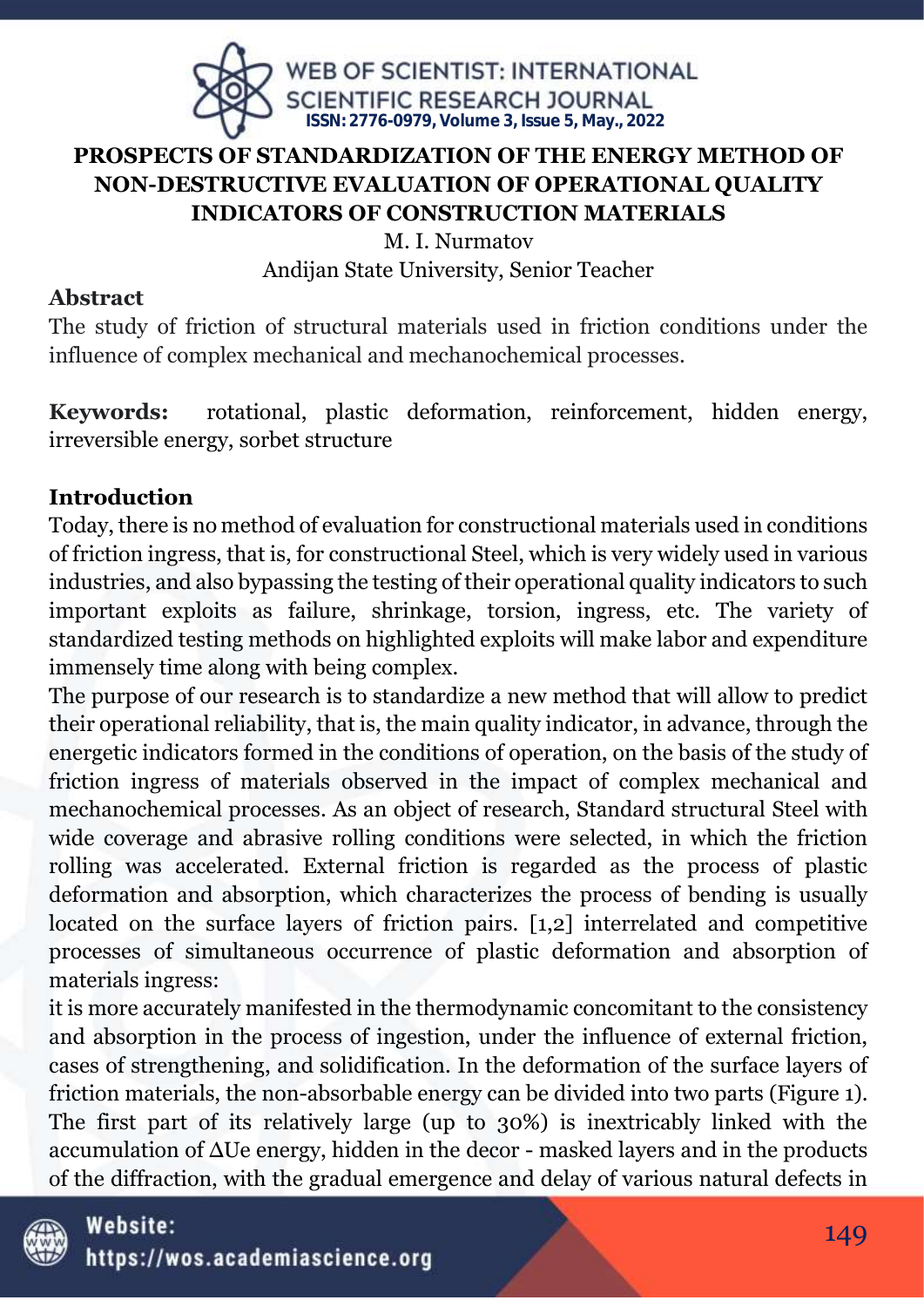

the deformable layer (dislocation, vacancy, etc.), thalophatation (submicroscopic violation of integrity) and their transformation into critically-sized micro and macrodarzes. And the hidden energy **ΔUe** represents the strengthened state of the material.

The analysis of numerous studies shows that friction ja-rayonida surface layers are strengthened up to the limit amount (packed tightly), when the resistance of the material to plastic deformation is over, cracks begin to appear, they form a layer of crumbling eyeball particles that grow, that is, the hidden energy We can be a measure of material injury, and for absorption, it can The second part of the friction work **(up to 70%)** is converted into irreversible **Q** heat due to the processes of vibration movement and return of defects (destruction) and structuring processes, that is, the connection of friction with the thermal effect. Heat energy represents the state of the material in which it is solidified. Part of this energy is distributed to the environment on account of heat exchange in **Qt**. The Bunda **ΔUt** part is a measure of material injury, just like the hidden energy of deformation, by weakening the bonding of atoms by increasing the deformable volume and temperature.

**ΔU<sup>e</sup>** hidden energy too, **ΔU<sup>т</sup>** (heat exchanger of internal energy) internal heat exchange energy is also common in material deformation volume ΔU standing change internal energy. Conducted studies, including standard cimewi compound uglerod rail Steels, showed that when Thermo-treated to the same hardness, different sorbit treatment and sorbit release structure are formed, the wear resistance is different. Thermo treated rail head with Sorbit treatment to sorbit discharge Thermo treated rail head (*hco***=5 мм, HVco = 40 МПа**) relatively quot; deeprok and bridge; (**hsz=9 mm, Hvsz=70Mna**) has a consistency. Therefore, the workability of the rails with a refined sorbit structure is much higher than that of the rails in the loosened sorbit structure. Reinforcement is the result of the absorption as a part of the deformation energy of the

railhead and the hidden energy returning. The higher and deeper the level of reinforcement, the more hidden energy accumulates in the material. Consequently, if the material of the rails can accumulate a lot of hidden energy in the hook in its volume, or the energy capacity of the material is large, the resistance to cracking will be so high:

$$
\frac{U_1}{U_2} = \frac{d_1}{d_2} \tag{1}
$$

Friction is the latent energy that accumulates in the deforming materials of the surface layers, that is, the work of deformation of the energy capacity of the plastic deformation of the material with W the latent energy is the similarity between it and the diagram of a truly stretching in the load along one axis, that is,  $S = f(e) = U = f(W)$  find out from (Picture 2) possible [3]:

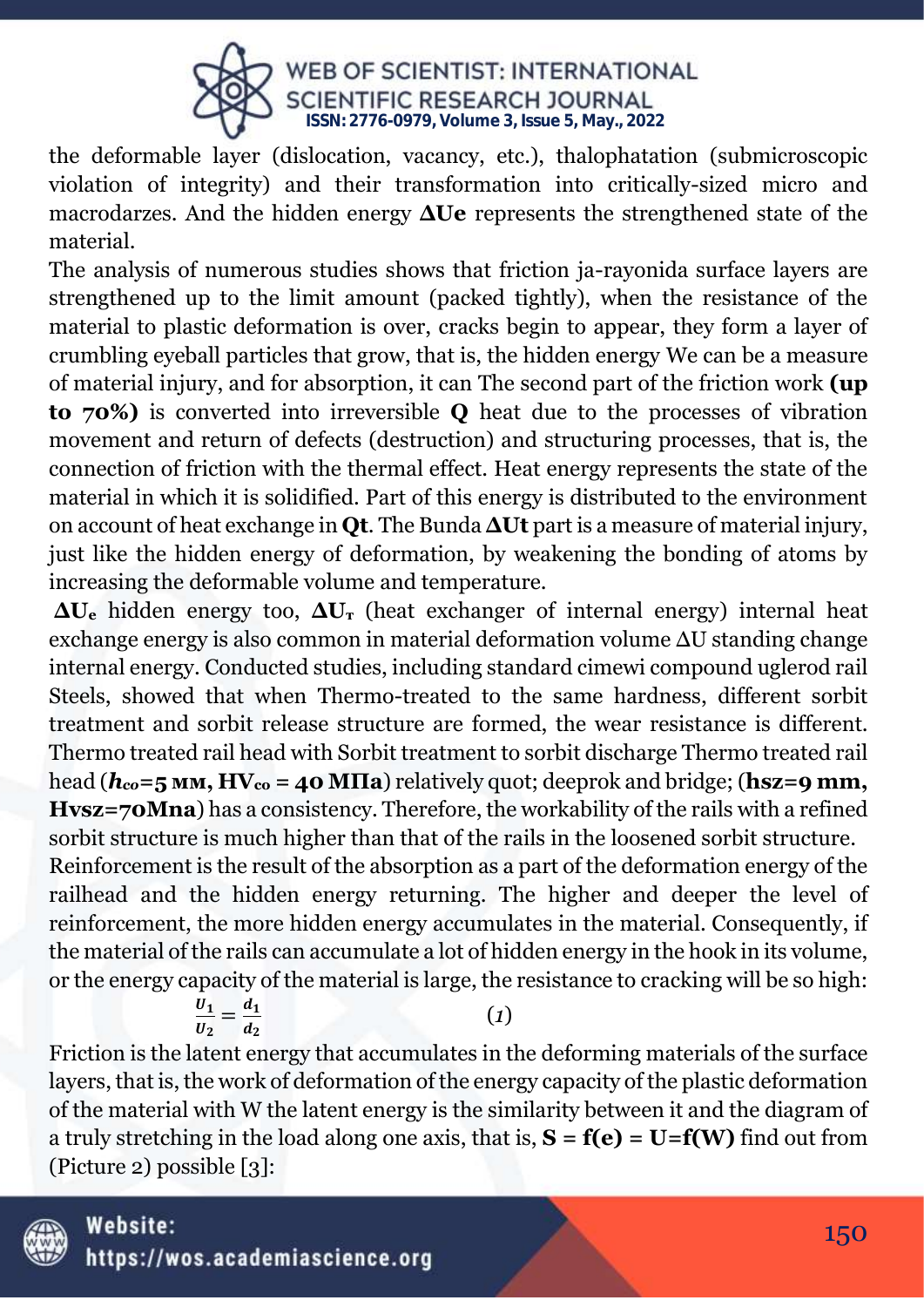

The coefficient of deformation reinforcement **d** is **d** in the unit of tension, which serves as a measure of true reinforcement in stretching.

It is known that the relative bending endurance of the rails is assessed by the amount of work performed by comparison, that is, the amount of load spent. Hence the case of deformation  $W_{K1} = W_{K2}$  the same. In that case (1) and (2) from



1-picture. Absorbent energy in the deformation of surface layers of friction materials